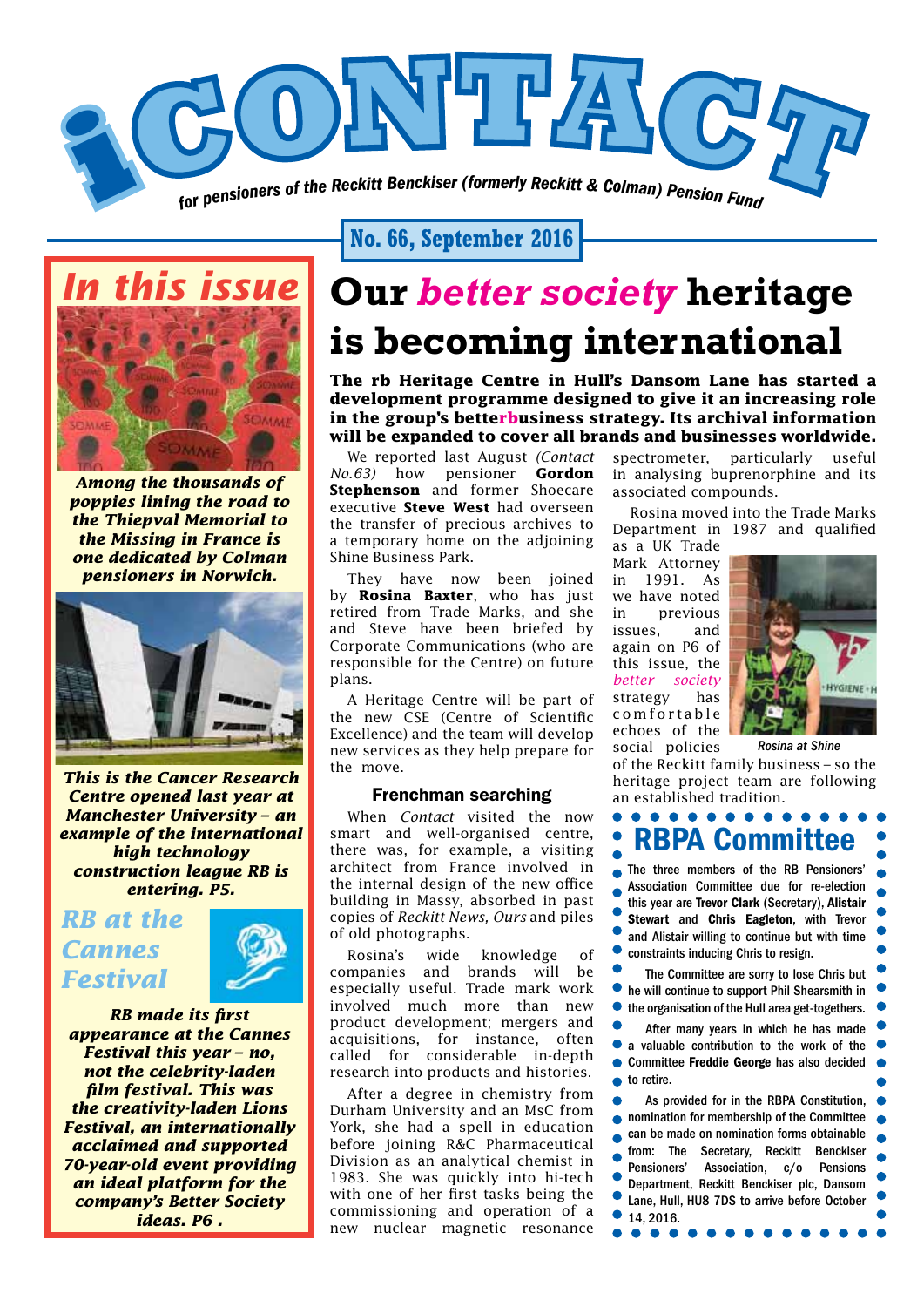## **Beckside All hands on deck**



Forthcoming get-togethers: CHISWICK/LONDON (W) Thursday, October 20, 2016 12 noon at The Wheatsheaf Hotel, Virginia Water *Contact Peter Moores Tel: 01276 34778 petermoores@ntlworld.com*

HIGH WYCOMBE Wednesday, October 19, 2016 12pm, Brewers Fayre, Loudwater, High Wycombe *Contact Paul Gilliam Tel: 01494 562843* **DERBY** Tuesday, September 13, 2016 10.30 am at Bryers Farm Cafe,

Markeaton Lane, Derby *Contact Lorraine Mugleston 0115 9733753*

NORWICH Tuesday, October 11, 2016 10.30am at the White Horse, **Trowse** *Contact Alistair Stewart 01553 631973*

#### HULL

Wednesdays, September 7, October 26, December 7, 2016 11am at Cheval Cafe, Willerby

> *Contact Phil Shearsmith Tel: 07858 137178 alloa@alloa.karoo.co.uk*

**Northern Region members with their own private yachts were already on their summer sojourn around the Greek Islands when the June gettogether was held – but, as pictured above, there was a good turnout of landlubbers for another visit to the sunnily-moored barge** *Syntan* **on Beverley Beck.**

The other summer meeting, Eastern Region's in Norwich in July, had similar news to that announced at Leicester's get-together in May namely the stepping down of the long-standing organiser.

In Leicester's case **Brian Bradley**  hopes it will be only temporary. In our last edition we reported that Lorraine Mugleston had taken over as organiser of the Derby meetings. Brian was also planning a new series

for Nottingham which he still hopes to develop.

The seven regulars at the Oadby Owl meeting were joined by two<br>new pensioners. **Brian** new pensioners. **Farmer** worked in R&C Pharmaceutical sales and **Gerald Campbell** in Dryad stock control department.

#### After 25 years

At Norwich, the usual good turn-out at the White Horse, Trowse heard that,

after serving Colman pensioners for more than 25 years, **Ken Herbert** felt he needed a break.

In addition to organising the gettogethers, Ken has in the past been Visitor Co-ordinator and has also written many articles on Carrow and its pensioners, especially for our *Contact* newsletter.

The get-togethers will continue,the next being on October 11.

Pam Gulliver has agreed to coordinate meetings. Contact Alistair Stewart telephone 01553 631973.



*Lorraine Mugleston, left, and Brian Bradley at a Derby get-together.*



*Ken Herbert, left, and Brian Bradley, below with his wife Jean, at the July and May gettogethers.* 

**RARGE** 

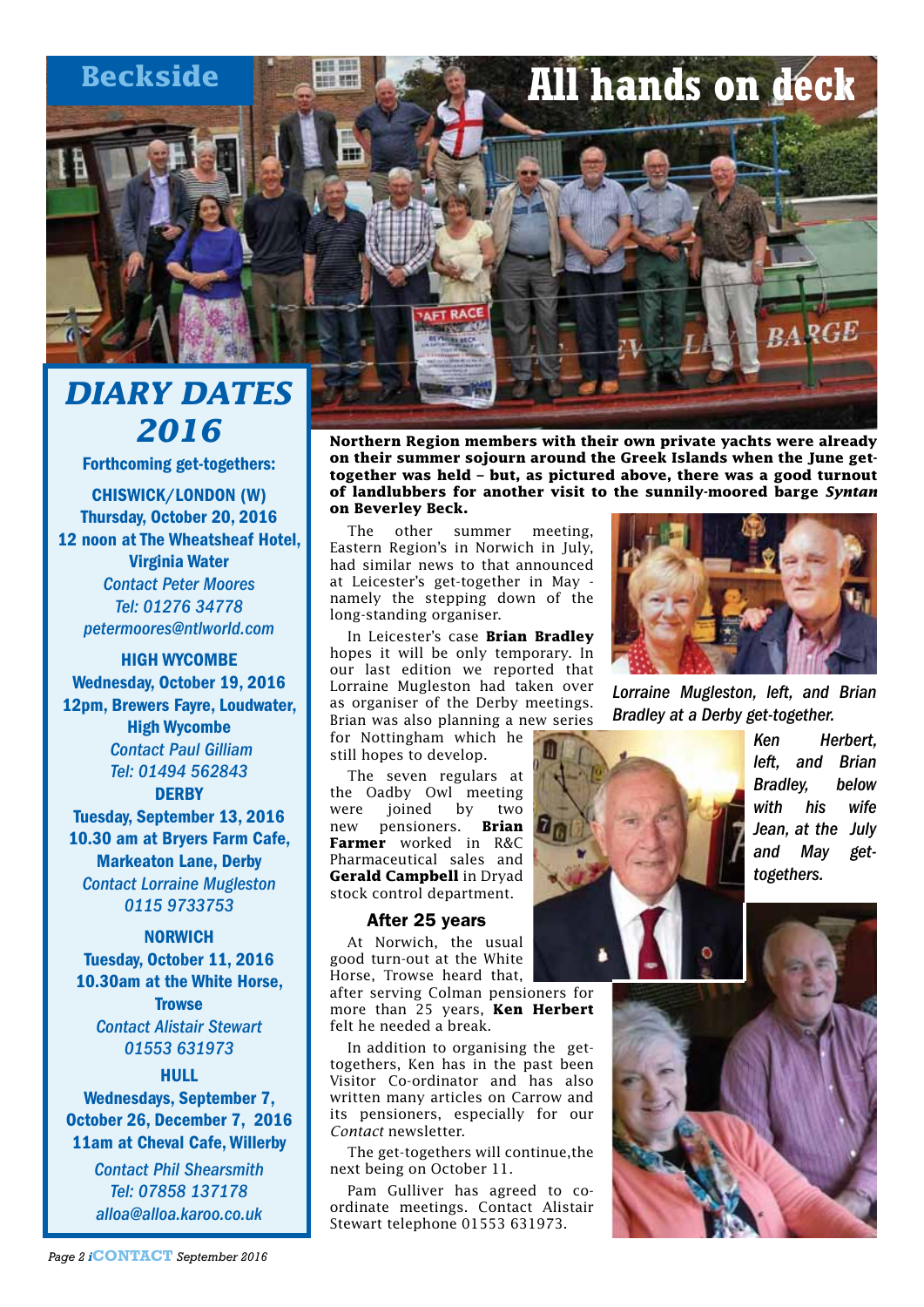## *A cheer for the spacemakers*

*The opening of a new Dryad warehouse extension in October 1983 shows in the forefront, left, Mr John Green general manager and Mr Fred Beckett MD of Reckitt & Colman Leisure Division*

*Barbara Swann, who worked in the Leicester sales office, took the photo to the get-together. Does anyone recognise themselves?* 

**There's a Carrow popp** 

**the road to**

As a letter from The Royal British Legion to Supporter Number 306593828A says: "Dear Mr Herbert, Thank you so much for giving £100.00 to the Legion and dedicating a Somme 100 poppy, your poppy will be planted alongside thousands of others lining the route to the Thiepval Memorial to the Missing in France. You will be able to see some pictures of the poppies online at www.britishlegion.org.uk/somme."

The Mr Herbert is, of course, our Norwich correspondent (pictured on P2) and the dedication on the poppy reads:



*In memory of those that fell in the Battle of the Somme as recorded on the memorials in Carrow House Chapel, Norwich.*

*Ken Herbert, Secretary of the Colman Pensioners' Association*

The donation is from our older Norwich pensioners as it comes



from a special Colman Pensioners' Association charitable account.



### **BLOODIEST BATTLE OF THE FIRST WORLD WAR**

Somme 100 recalled events surrounding the Battle of the Somme, the bloodiest battle of the First World War, and the experiences of the soldiers who fought in it. The story of the battle (1 July to 18 November 1916) recorded the sacrifice of the men, including thousands from the Pals battalions, who were injured or lost their lives in the fighting 100 years ago.

Many families never knew how their men died, or where, as news was restricted and only sporadic letters from soldiers or death notices (often in a personal letter from an officer) told the grim tale.

The photograph (left) from *Carrow News* showed two Carrow men who died, but whether or not at the Somme was not recorded.Sgt. Martin Clarke, in the sidecar, was wounded on July 1, the first day of the battle and died on July 4. Sgt. Ernest Doggett, on the motorbike, was killed on July 1. Martin was aged 32, was from the Bricklayers' Department and had worked for the company for 16 years. Ernest Doggett (22) was from the Carpenters' Department and had eight years' service.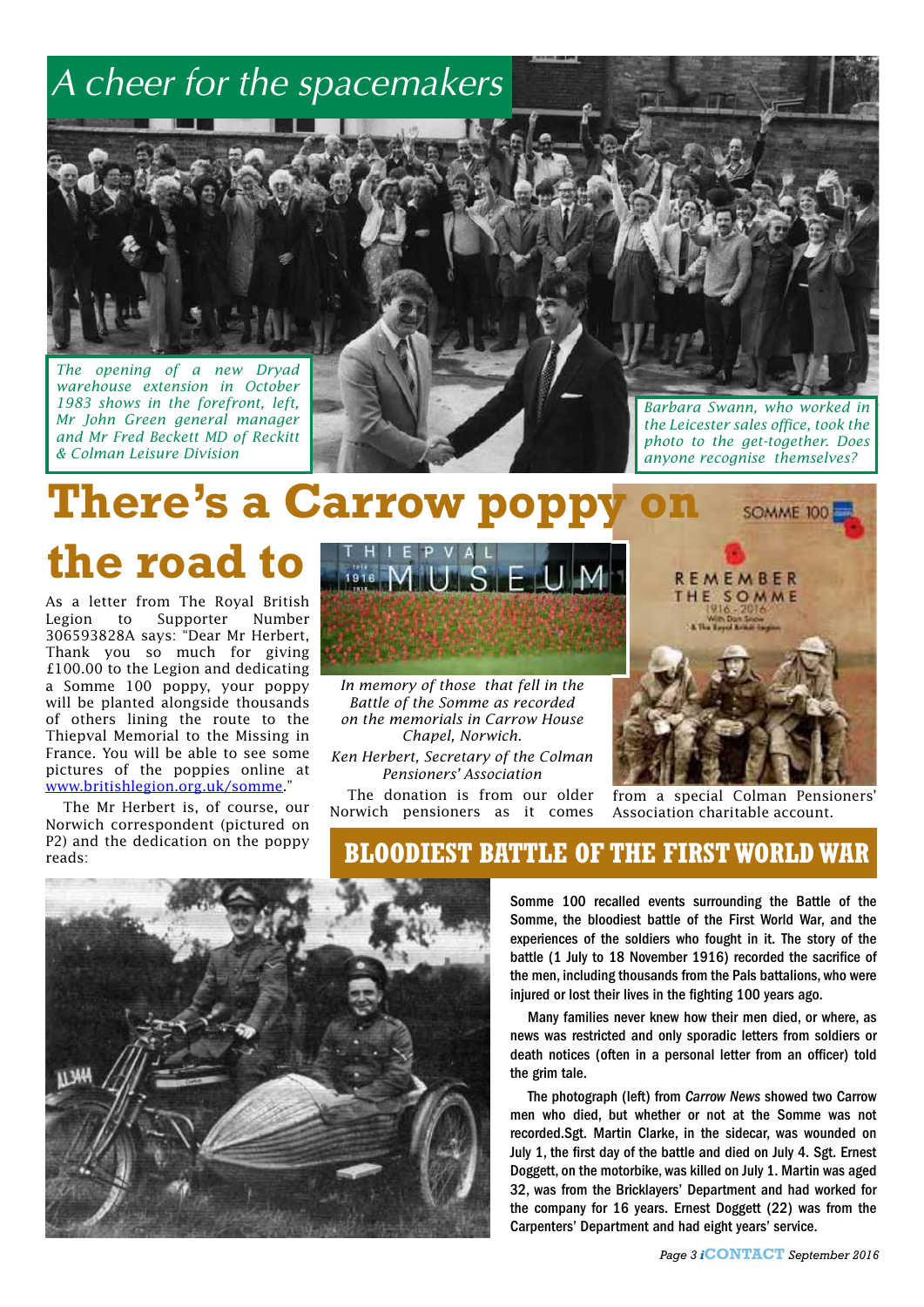

# *…now, on the other*

*The potted history of Reckitt's R&D development in Contact's four preceding issues took us from the late 19th century to the remarkably successful venture into discovery research, the development of buprenorphine and the subsequent launch of first injectable and then sub-lingual (tablet) Temgesic in the 1970s.*

*But the shape of the Hull business was being determined by several other factors, encapsulated by the famous McKinsey study leading to the divisionalisation of the company. The efficiencies sought from this were accelerated by the 1971 Medicines Act requiring separation of pharmaceuticals from*  

## *Focus more on D than R*

#### by Ian Joliffe, RBPA\*

**The previous** *(No.65)* **edition of** *Contact* **gave an insight into the pharmaceutical research activities, in particular the search for new compounds and the subsequent success with buprenorphine. In this article the focus switches more to development, namely the development of products from existing active ingredients.**

The two events reflecting the greater company emphasis on pharmaceutical and healthcare products were the dedicated R&D laboratories coming on stream in 1964 and the setting-up of a separate Pharmaceuticals Division in 1971.

At the start of the 1960's the main healthcare products were Dettol and Disprin: both innovative products but pretty elderly having been launched in 1932 and 1948 respectively.

The launch of Disprin had been delayed by the effects of World War 2 on Dansom Lane and, although brand extensions based on Disprin and Dettol were developed, the demand for new products was clear.

#### Disprin extensions

Two Disprin extensions, Codis (aspirin with codeine) for more severe pain and Junior Disprin (a low dose aspirin product for children) were launched in 1952 and 1955 respectively.

Dettol mouthwash and various creams and lotions were launched to extend the reach of the established Dettol brand.

The development of new antiseptic and disinfectant products became a major focus for R&D with a dedicated laboratory and team working on this. One major focus was to make an antiseptic/disinfectant that overcame some of the limitations in the spectrum of antibacterial activity of Dettol.

Dettol's limited antibacterial activity against Pseudomonas bacteria meant that it was losing hospital market share to Savlon and other ICI products. Because of incompatibility between the existing Dettol ingredients and ingredients that would extend its spectrum of activity, the product was finally launched as a dual sachet that could be diluted and remained stable for several days – but not long enough to leave in a bottle on a shelf.

The research chemists were also synthesising new antibacterial compounds hoping to rival and improve on the chlorhexidine used in Savlon and other ICI products.

In 1960 the pharmaceutical sword brand was increased substantially by the acquisition of Westminster Laboratories, introducing a whole new category of products – the gastrointestinal.

Westminster Labs. had been marketing the laxatives Brooklax and Bonomint (both later to be sold) since 1931 and produced Senokot on the inception of the NHS as a prescription product which was developed after several years of research into senna.

#### The significance of Senna

This was a significant development as, although senna (particularly senna pods) had been used as a laxative for hundreds of years it could be variable in effectiveness. The strain of seed, location of growth, the climate and the time of harvesting all affected this. Westminster Labs. had derived a method of standardising the active ingredients, the sennosides, such that results were predictable.

So gastrointestinal was now in the RB portfolio, which was further enhanced



by the acquisition of a long acting antacid called Alcin. This was a mixture of aluminium antacids processed in a special way.

Other products acquired at this time were Timodine used for treating infected "nappy rash", Transvasin (relief of muscular pain) and what was known as the "V range" including products like Valderma, Valpeda etc for treating various skin ailments. These were a result of the acquisition of Lloyds of Batley.

The success of the soluble painkillers Disprin and Codis was probably the basis of the development of the original Lem-Sip launched in 1969 in the UK. Aspirin proved unstable in this format so paracetamol was chosen as the analgesic ingredient. The product also contained real lemon flakes which required grinding up and gave the basis of the claim that the product contained "real lemon".

*\*Ian, who retired from Pharmaceutical in 2014, also had contributions from Bob Alison and Andy Lynn.*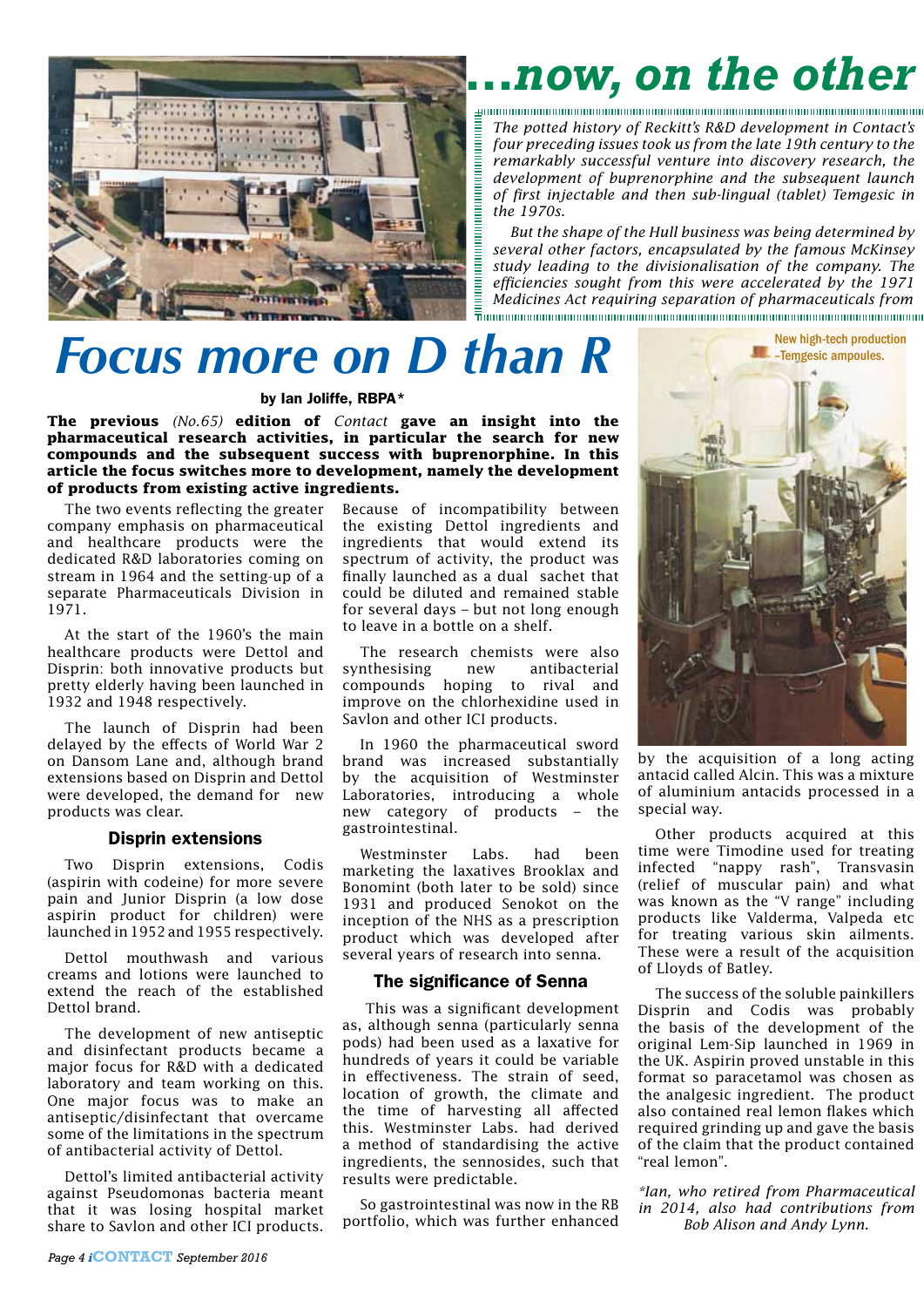# *side of the road…*

*other activities. The group bought more land on the other side of Dansom Lane where work on a new KWE pharmaceutical factory (left) began in 1975, earning the initial steelwork the "toast rack" nickname. At Stoneferry, where more land had also been bought, the master plan saw the transfer of*  $\frac{1}{2}$ *Household production from Chiswick.*

An inevitable comparison will be between the  $f$ 6m cost of  $\bar{\bar{f}}$ *KWE 40 years ago and the £125m cost of CSE (right), but the*  $\frac{1}{2}$ *true measure is that KWE is one of many factories around the world whereas Hull's CSE is the newest, largest and most advanced of RB's seven such centres.*

## **A BRAND NEW CENTRE FOR EXCELLENCE**

**Leading global engineering and construction company M+W Group was appointed in June as the main contractor to design and build RB's state-of-the-art R&D Centre for Scientific Excellence (CSE) in Dansom Lane.**

The headline above comes from a Hull Business Week presentation given at the University of Hull by CSE Project Director Neale Harrison, who is a Pension Trustee and writes *Contact's*  regular update (see right).

Neale told local business leaders that CSE is designed to be highly sustainable and energy efficient and will house a new industry-leading Good Manufacturing Practice (GMP) healthcare development facility.

It will feature a number of product development capabilities<br>including analytical, formulation analytical, formulation and microbiology laboratories plus a stability testing unit. These will support the creation and testing of cutting-edge innovations focussed on meeting consumers' health needs for leading brands such as Strepsils, Gaviscon and Nurofen.

#### Transform R&D in Hull

Sharon James, RB senior vice president, R&D said "The new Centre for Scientific Excellence is an ambitious project that will transform our R&D facility in Hull. We're delighted to announce the appointment of M+W Group."

Spencer Baber, UK Managing Director, M+W Group said, "This new facility will be an innovation hub, enabling RB to carry out industry-leading scientific research and development, to create new product ranges and healthcare solutions that could help transform lives in the future".

Based in Stuttgart, Germany, M+W Group is a leading global hi-tech engineering company. Established in 1912, the company operates in more than 30 countries.

The group manages projects of all dimensions on behalf of clients from a range of sectors, including electronics, chemicals and pharmaceuticals, energy and information technology — from semiconductor plants to nanotechnology research centres.

UK projects include the AWE (Laser Research Facility) at Aldermaston and the Manchester Cancer Research Centre pictured on P1.

M+W has around 6,000 employees worldwide. For more information visit www.mwgroup.net.

RB commented: "Our health, hygiene and home portfolio is led by our global Powerbrands including Nurofen, Strepsils, Gaviscon, Mucinex, Durex, Scholl, Clearasil, Lysol, Dettol, Veet, Harpic, Cillit Bang, Mortein, Finish, Vanish, Calgon, Air Wick, Woolite and French's.

*The slide reproduced below is from the Business Week presentation. See more in the* iContact *Digital Supplement at:* www.icontactnewsletter.co.uk



### *August 2016 update*

*Neale writes: Since my last update there have been some significant milestones in the project – the announcement of our main contractor and the commencement of building work.* 

 M+W are an international company, with offices in England and Ireland, who specialise in building healthcare and other hi-tech laboratories and factories.

They will build our laboratory and office complex, install new equipment, oversee the move of our existing equipment, and commission and validate everything. This is to ensure that any new products developed and any clinical trial material produced will be accepted by regulatory bodies around the world.

#### 400 piles 20m down

 Work has now started on the building – a piling rig will be installing around 400 piles up to 20 metres down to the bed rock to create solid foundations for the three storey laboratory building.

Concrete and steel reinforcements are being delivered to the site daily and this will continue for several months as the main structure of the building will be a reinforced concrete design.

We are still on plan to open the new Centre for Scientific Excellence in April 2018 – and on budget too!

The Hull Business week presentation to local business leaders at the University of Hull gave me the opportunity to detail why RB chose Hull to be the site of this new exciting development.

Equally importantly, this encourages local scientific talent to remain in the region and attracts national and international graduates as well.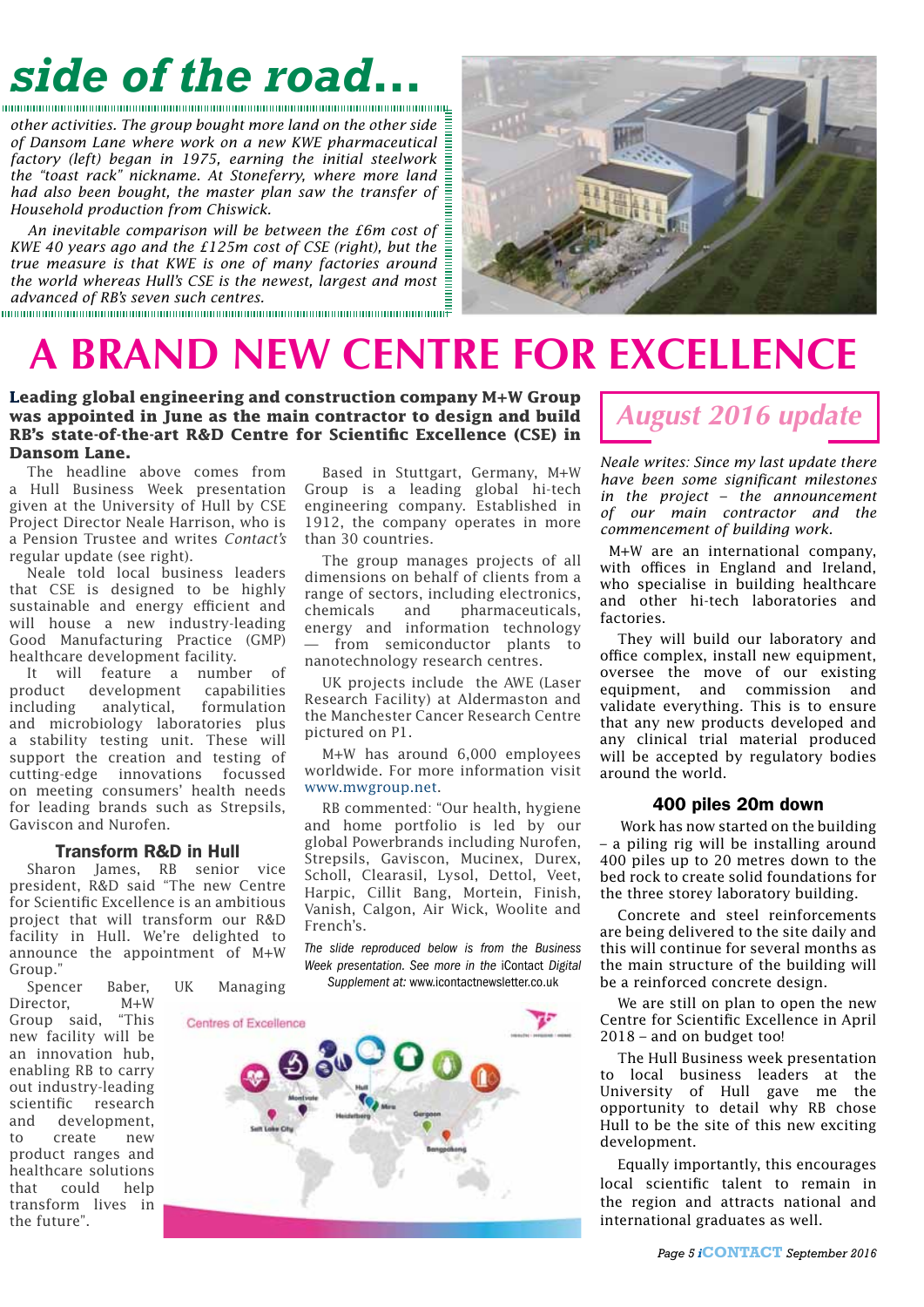# **Sales up, profits down**

**RB's half year results announced on July 29 showed a healthy revenue up 5 per cent worldwide to £4.6bn, but profits taking a knock – down 19 per cent to £762m, largely arsing from a £319m charge over the sale of toxic humidifier sanitisers in South Korea.\***

Market and media reactions were somewhat subdued in any event by the continuing controversy over Brexit, but chief executive Rakesh Kapoor said: "Our global footprint means we expect no tangible impact from uncertainty over Brexit", emphasising that "we have delivered a strong half year performance with balanced and broad based growth across both markets and categories, and delivered further margin expansion."

The half year report emphasises the continued focus on power markets and power brands with exciting innovations in the pipeline in the health and hygiene categories positioning RB for another year of growth despite the uncertain macro environment and softening consumer demand.

#### New products

The full year revenue target was reaffirmed at +4-5%, but at the lower end of that range.

New product initiatives for the second half of 2016 include: Health – Scholl Light Legs (tights); Amopé GelActiv (invisible shoe inserts); MegaRed Advanced 4-in-1 (strongest Omega3 supplement); Nurofen up to 8 Hour Relief (longer lasting pain relief); Mucinex Fast Max Clear & Cool (Decongestant); Optrex Night Repair Gel Drops; Durex Intense Gel and condoms. Hygiene – Veet Sensitive Precision Beauty Styler; Dettol On The Go Sanitiser; Harpic Bathroom Cleaner. Home – Air Wick Pure Essential Oils Fragrance; Vanish Gold.

*\*NB: In March 2001 RB bought Oxy Co. Ltd., a South Korean company supplying Humidifier Guard, a disinfectant for the humidifier market. In 2011 the Korean Centre for Disease Control published an epidemiology study reporting lung and respiratory injuries and deaths from certain humidifier sanitiser products and RB withdrew Humidifier Guard. Oxy RB has accepted responsibility and established an Humanitarian Fund to help those who have suffered.*

### **Visitors know where 4,000 pensioners are**

The triennial Pension Fund formal actuarial re-valuation has taken place and both the Trustees and<br>ithe RBPA Committee have meetings in October where the report will be discussed. Contact will report on their meetings in the next (No.67, December) issue but the present uncertainties in the world economy suggests the Trustees and their advisers will be taking a cautious view.

> Meanwhile Pensions Department has sent up-to-date pensioner lists in spreadsheet format to Pensions Visitors. This gives them an oversight of the membership in their area. The majority of pensioners do not wish to have personal visits these days, but a number like to keep in touch by 'phone or e-mail and it can be useful to have a visitor on hand in case of emergency.

> Pensioners drawing on the original DB (Defined Benefit) Fund numbered 4,092 when we checked as we went to press. There are around 300 current employees who are still in the DB scheme. All other UK employees are in the DC (Defined Contribution) scheme.



**An air-purifying baby pacifier, lung-strengthening musical toy and pollution-trapping paint have been proposed as pioneering solutions that could protect children from the effects of air pollution – the world's largest environmental health risk.**

These conceptual ideas are a result of the RB & Lions Health Innovation Hack in partnership with Save the Children, which was held at Lions Health, part of the International Festival of Creativity in Cannes.

This first-of-its kind innovation challenge aimed to identify sustainable solutions to protect children's lungs in India, where pollution levels are among the worst in the world.

In just 24 hours, three teams  $-$  a mix of RB's R&D and marketing talent plus leading external creatives developed their product concepts, devised marketing launch plans, and considered how their innovations could be rolled out on an international scale.

Their ideas were presented at the Lions Health festival to a panel of industry judges and a live audience.

Winning the judges' highest accolade, the musical instrument product idea could potentially serve a dual-purpose to encourage a healthy habit as a toy that strengthens children's lungs whilst creating social noise around the topic of environmental air pollution.

The baby pacifier idea focuses on



*Lions Health is dedicated to life-changing creativity, showcasing and inspiring ideas that transcend especially challenging boundaries. With insights from thought-leaders, marketers, specialists and scientists, Lions Health connects global healthcare and pharmaceutical professionals, allowing them to share successes, problem-solve and do business.*

changing the future one little breath at a time by featuring a filter to minimise the inhalation of pollutants.

Designed to paint a better world, the third innovation idea would comprise a special technology to brush on building walls and buses to absorb particulate matter and therefore improve air quality.

Dr Sharon James, RB senior vice president R&D, said: "All of these products are deeply rooted in consumer insight and have the potential to drive meaningful behavioural change. We are keen to explore the innovations to determine their potential and see what tangible difference we can make in the fight against the effects of air pollution.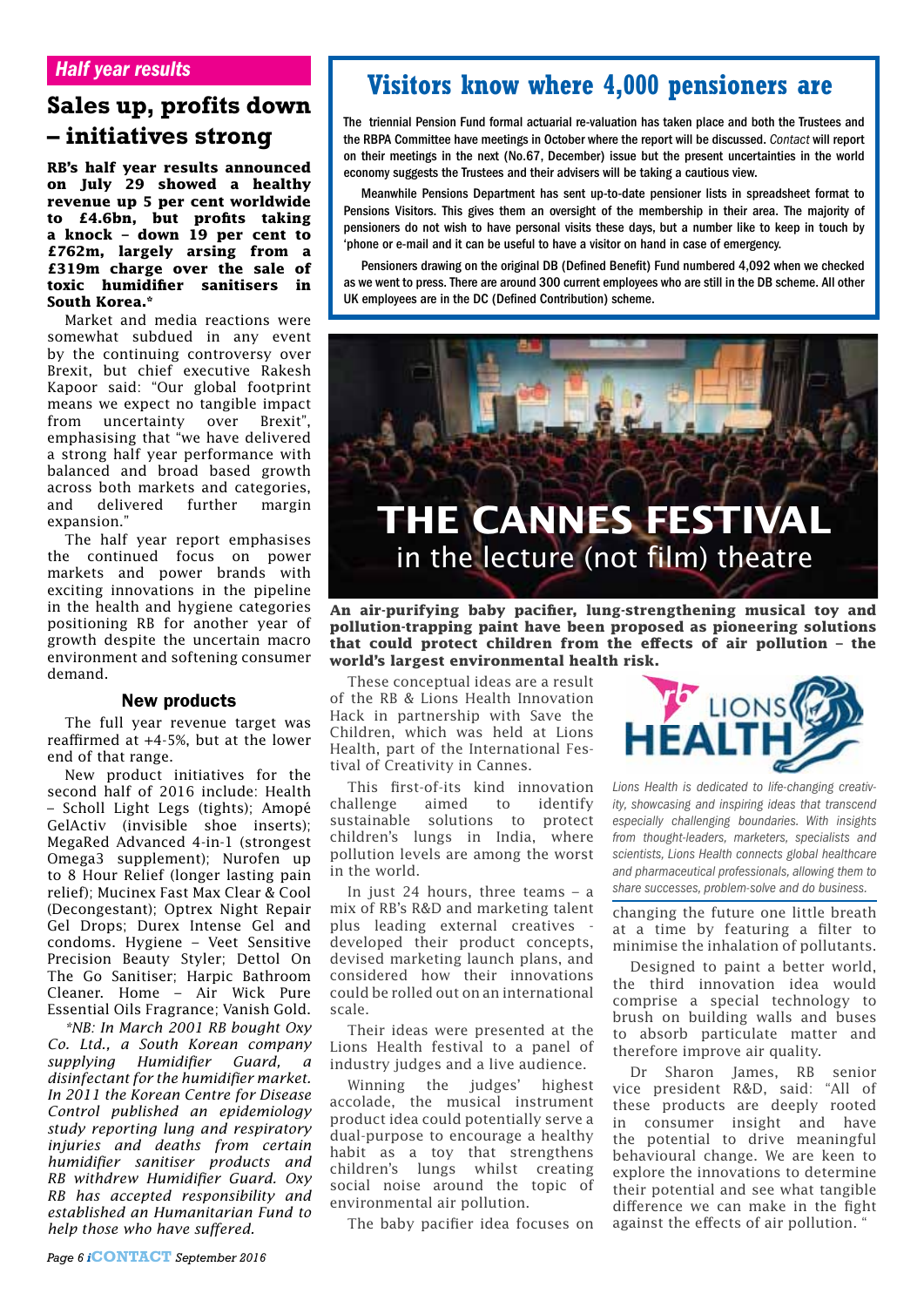By post: Contact, c/o Pensions Department<br>
Reckitt Benckiser plc<br>
Reckitt Benckiser plc<br>
Reckitt Benckiser plc<br>
Reckitt Benckiser plc<br>
Reckitt Benckiser plc<br>
Reckitt Benckiser plc Reckitt Benckiser plc Dansom Lane, HULL HU8 7DS

#### **Insions Department** hull.pensions@rb.com<br>Tel: 01482 582987

### *Phil Allen set me on the right road*

From Michael Upton mcu.consulting@btinternet.com

**I was very sad to read of the death of James Allen (he was always known as Phil not James) in** *Contact* (No.65, April 2016) **because when I joined J & J Colman in the early 1960's I wanted to be a salesman.** 

At that time it was decided that I was too young and, before becoming a salesman, it was insisted that I work for about 18 months in their London office at 40 Bedford Square in the West End in order to 'get to know the business'.

After completing this year and a half I was sent out "on the road" and instructed by the Southern Sales manager to meet Mr. Phil Allen at 8.30 am at West Croydon railway station on a particular Monday morning and I was warned in no uncertain terms that under no circumstances was I to be late for this meeting.

#### Utterly charming man

So on the appropriate Monday with some trepidation I stood outside the station expecting to see some fire breathing ogre appear, but in fact this utterly charming man, smartly dressed, carrying a brief case/sample bag and an umbrella as it was slightly drizzling, approached me and asked "Are you Mike Upton?"

I confirmed that I was and he then led us to where his car was parked, introduced himself properly, explained about the calls we were to make, checked he had the correct samples for his current sales

campaign and then set off driving from Croydon towards Thornton Heath where we started to make the sales calls.

He was considerate and thoughtful both to his customers and the company's reputation and of course to me as he took time to explain, guide and counsel throughout the week that I was with him for my field sales training.

When on day 2 he let me start to make the actual sales pitch to shopkeepers with him standing behind me, I felt great and after each call he would patiently explain what I'd done well and where I could have improved.

He never got cross and was always a complete support, guide and mentor.

Over the years as I moved upwards in the company through sales and marketing until eventually becoming firstly Sales and then Commercial Director. Phil always kept in contact, never seeking any favours just expressing genuine interest in my career which he always said he'd started!

He was one of the really nice people and the world is poorer without him.

## WINNING

*A vet won but it was far from the Immobilon Stakes in what Dougie McRobbie, from North Yorkshire, described as "a wild race" in the final of the camel racing organised by RB at Beverley Racecourse in aid of Save the Children.*

*There were 70 applicants from all over the country and the final seven (each pledging to raise at least £1,500 for the charity) took part in two heats before the final, watched by thousands of spectators.*



*As we reported in our last issue RB is now Save the Children's biggest i n t e r n a t i o n a l fmcg sponsor and the camel racing* 

*came shortly after the company's contribution to the Cannes Festival.* 



*Race winners: jockey Dougie and camel Bertie.*



**5,000?**



In our February 1992 issue we publshed a letter from Diana Valsey-Page a charming 92-year-old pensioner's widow who had been one of the codebreakers at Bletchley Park during the war.

Her husband Robert Page had been with R&C in India, where they met, but little has been known about the work at Bletchley Park until recently.

Now *Saving Bletchley Park* by Sue Black, which is available in special edition from Unbound, reveals the astonishing fact that 5,000 women worked there during the war.

Many of them were teenagers and it raises the question as to whether R&C employees from Bletchley were involved. It is not secret now - so do any of our readers have the answers?



*This infographic, as they are called, is from the rb website and is part of an invitation to readers (mainly media and stakeholders) to download a report on Consumer Health commissioned by rb in association with the Proprietary Association of Great Britain (PAGB) and written by The Economist Intelligence Unit.*

*The marketing message is not disguised but our readers will note how it fits in with the better society strategy of the company which, as we have observed in previous issues, reflects the community and social responsibilities which motivated the Reckitt family businesses from the outset.*

*The report looks at the changing healthcare environment, the role healthcare plays, efforts at regulatory harmonisation, the barriers encountered and prospects for the future. In addition to substantial research, in-depth interviews were conducted with 15 experts from industry bodies, regulators, scientists and patient groups.*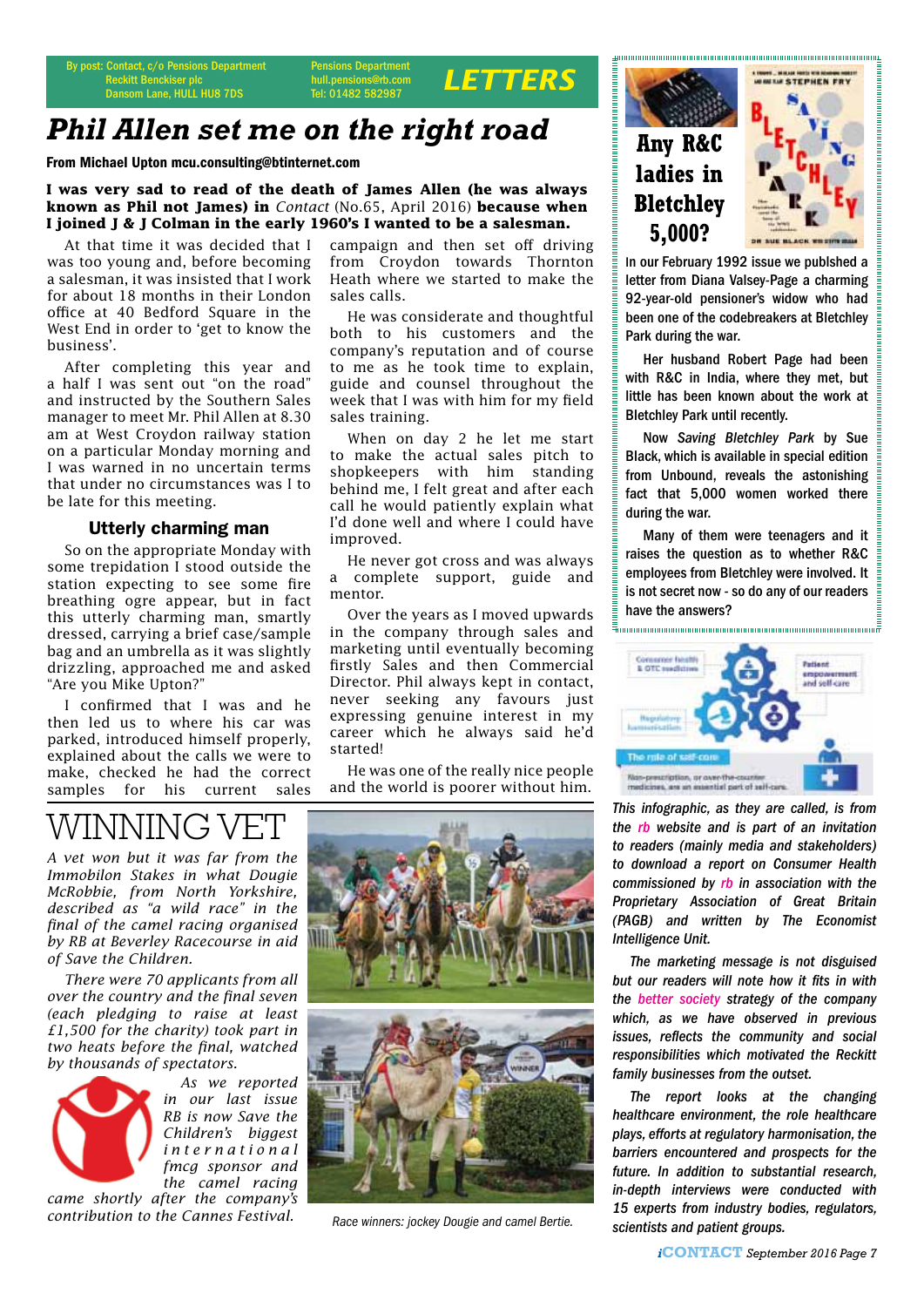### *OBITUARIES*

## **Directors and chargehands helped build our future**

**Coming alongside the news of RB's international growth in this issue, the three former directors and several long-serving employees we list in the obituaries earn the usual regret but also a pride that these were the kind of people who helped us all to make the business the success it has become.**

In the case of former directors **Geoff Alder** and **Peter Howdle,** their careers included overseas ser-



vice which gave first hand knowledge of international products and markets, while **Bill Pockley**, in addition to a great family record, was among the marketing pioneers as the renovators undoubtedly were.

Geoff Alder

Bill had only a brief spell as a renovator travelling around Yorkshire. He was called up in 1941 and served in the Royal Tank Regiment in Palestine before rejoining Reckitts in 1947 in advertising. He had production

chargehand roles at Gipsyville, Stoneferry and Dansom Lane and was in charge of the pharmaceutical component dispensary issuing all packaging items when he retired.

His retirement ended a family tradition at Reckitts, started by his grandfather in the 1880s.

Geoff Alder started his business career as a trainee at Unilever and joined Reckitts as a marketing



Peter Howdle

manager in the Overseas m a r k e t i n g d e p a r t m e n t . A f t e r divisionalisation he was marketing manager at the newly-formed H o u s e h o l d Division. Geoff's i n t e r n a t i o n a l

**We regret to record the deaths of the following Reckitt Benckiser pensioners:**

#### **NORTHERN REGION** *(Hull, unless otherwise stated)*

**Iris Thomson, aged 81, 23 years' service; Jean Ward (87), 14; Christine Brown (77), 5; William Pockley (94), 47; Roy Wilson (82), 21; John Thompson (74), 15; David Creasey (78), 37; Geoffrey Alder,** *director,* **(80), 31; Peter Howdle** *director***, (83), 34; Michael Brown (69), 15; June Taylor (87), 17.**

*Derby* **– John Trolley (79), 6.**

*Shoecare* **– Peter Cox (78), 30.** *Colours, Morley St* **– Peter Butler (90), 46.**

*Stockport* **– Herbert Howarth (94), 21.**

*Group Services* **– Margaret Jenney (77), 32.**

*Aldridge Depot* **– Gordon Minshall (91), 33.** *C o u l s d o n Depot* **– Derek Rogers (80), 18.**

### **EASTERN REGION**

*(Norwich, unless otherwise stated)*

**Jean Townsley (87), 34; Mary Hooks (92), 25; Kenneth Townsend (67), 2; David Trett (77), 30; Peter Lusher (88), 31; Basil Linstead (89), 46; Charles Lelievre (90), 18; Dorothy Garnham (93), 45; Kenneth Shelley (87), 12; Maria Esteban (88), 9.**

#### **SOUTHERN REGION**

*(Chiswick, unless otherwise stated)*

**Eva Inkpen (93), 13; John Murrell (85), 23; James Goff (91), 19; John Woods,** *HQ director,* **(93), 30.** 

*HQ Windsor* **– Richard Norman (67), 5.**

*FAG, Wealdstone* **– Hugh Macleod (80), 6.** 

*High Wycombe* **– Dorothy Collier (78), 19.**

*PMUK* **– Brenda Lunt (67), 7.**



*Bill Pockley with a restored renovovators' van*

career began with a move to South Africa, where he was head of the Consumer Products Division.

He moved to the New Zealand company as MD in 1983 and came back to Hull as MD of Pharmaceutical Division in 1987 and became MD of the combined Reckitt & Colman Products in 1990.

#### Sometimes turbulent decade

Peter Howdle, who retired as Houseold Division personnel director in 1991, was educated at Goole Grammar School and joined the Overseas company in Hull in 1958.

Peter had a spell as marketing manager with R&C Denmark, then in various marketing and R&D management roles in Household in Hull before embarking on a sometimes turbulent decade in our African and Far Eastern companies.

He was general manager at R&C Zambia before moving to Singapore where he was not only managing director of our company there but also responsible for our businesses in Malaysia, Thailand, Hong Kong and Indonesia.

*We have been fortunate in being able to draw on past magazines and newsletters for this issue's obituaries, but this is not always the case and many others with notable careers and contributions to our community can slip through the net. So, as always, we appeal to relatives and former colleagues to contact us about any who may seem to be going unnoticed.* 

#### www.icontactnewsletter.co.uk

*We have used the digital supplement in our online edition to reproduce magazines, films, videos and books and, now, part of a slide presentation. Use the link above to see Business Week presentation (P5) slides. Do make an occasional check on the site as, because of the gap between editions, we do slip in the occasional newsy item likely to be of interest to our readers on the* NEWS *page.*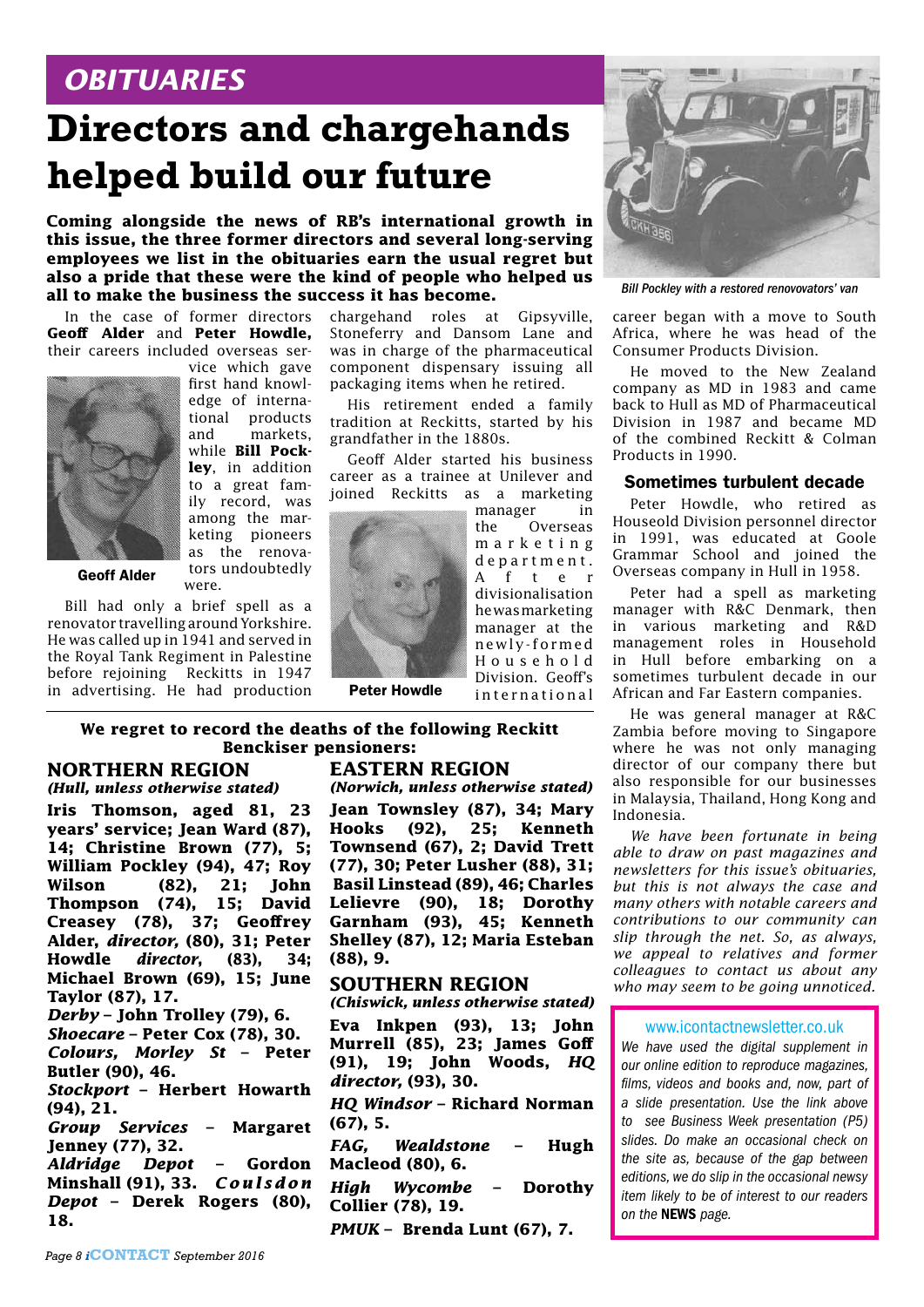# *i***CONTACT** *digitally supplemented in***HULL BUSINESS WEEK PRESENTATION**



### Why are we expanding?



- · The laboratory in Hull is our main global technical centre for Health Care
- . Business expansion (and planned future expansion) has been large over the past decade with Boots, SSL, Adams, Schiff, KY acquisitions
- Regulatory requirements for 1/10<sup>th</sup> scale pilot manufacture capability to apply for Healthcare licenses
- · Increasing requirements for medical and clinical trial support for our brands and new products
- · Sensory suite to bring consumers to our facility to ideate new products & test product prototypes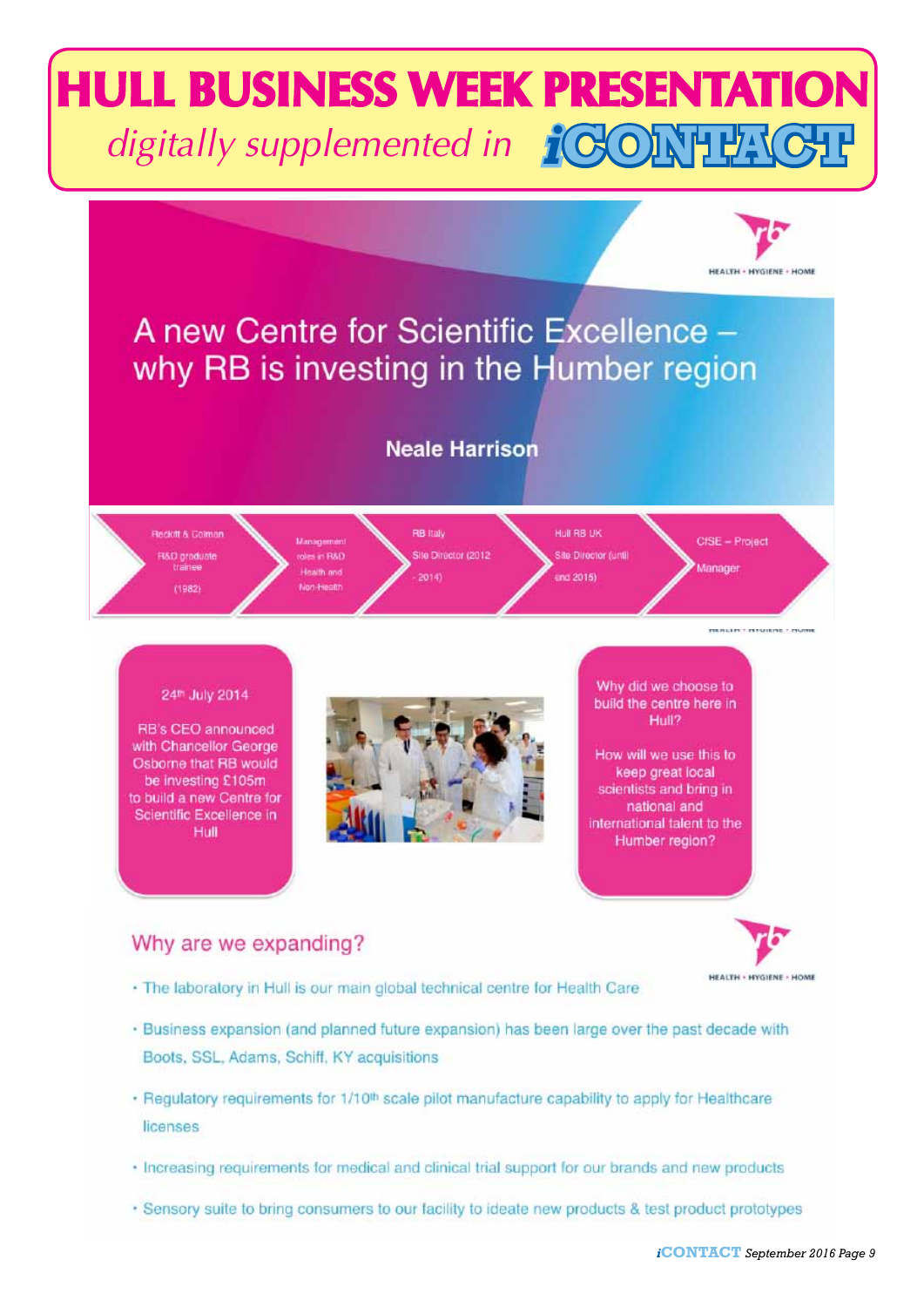

### **Centre for Scientific Excellence** The journey so far...













*Pictures showed the stages of the journey reported since the first surprise announcement with then Chancellor of the Exchequer George Osborne in* Contact 60 *(Aug 2014). The centres map, left, also on P5 of this No.66 issue, shows location of each CSE with symbols indicating its range of activities.*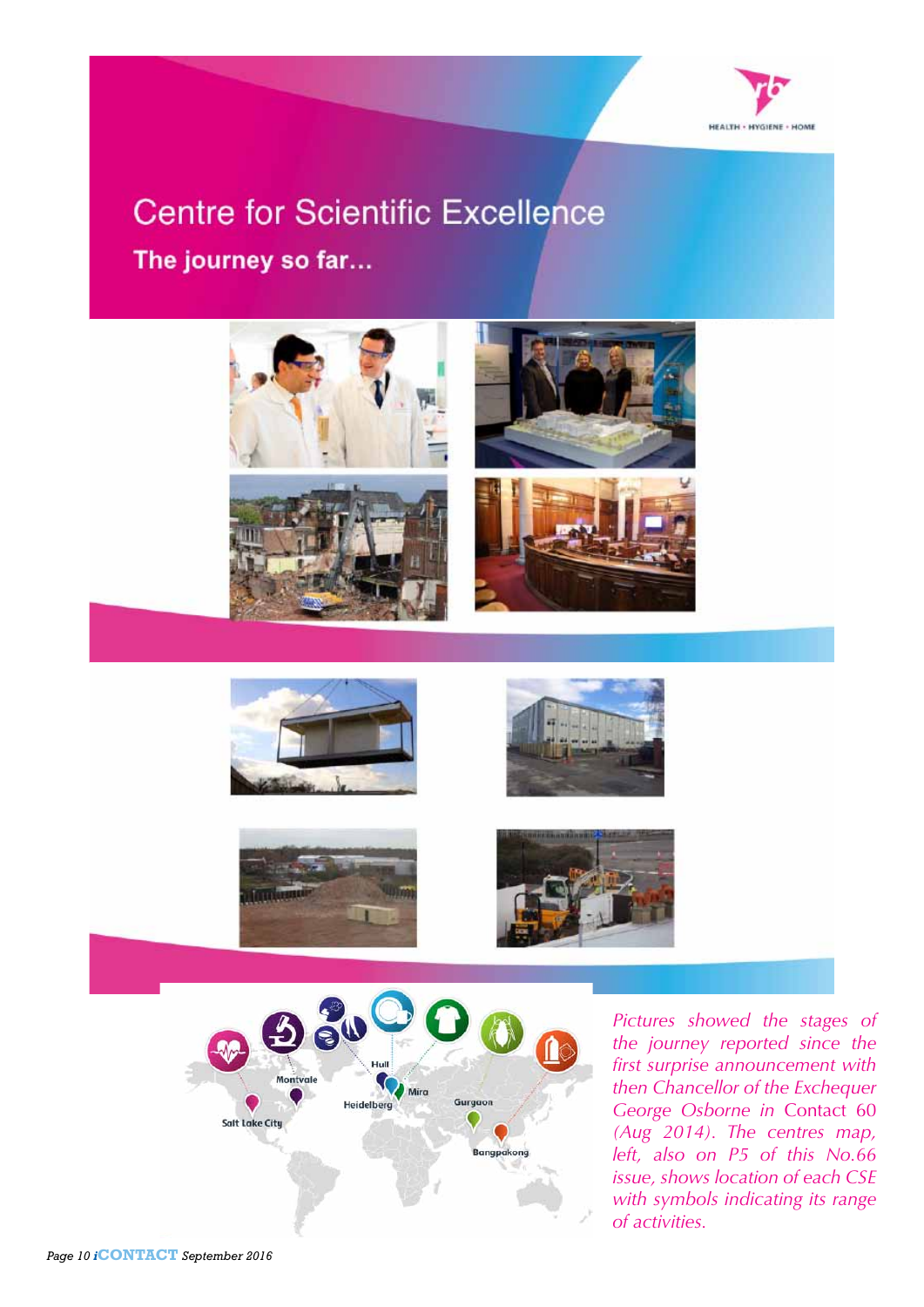

What will happen inside it

**HEALTH - HYGIENE - HOME** 





World class modern laboratories and pilot plants to attract great talent to the region and encourage local scientists to remain in the Humber



*i***CONTACT** *September 2016 Page 11*